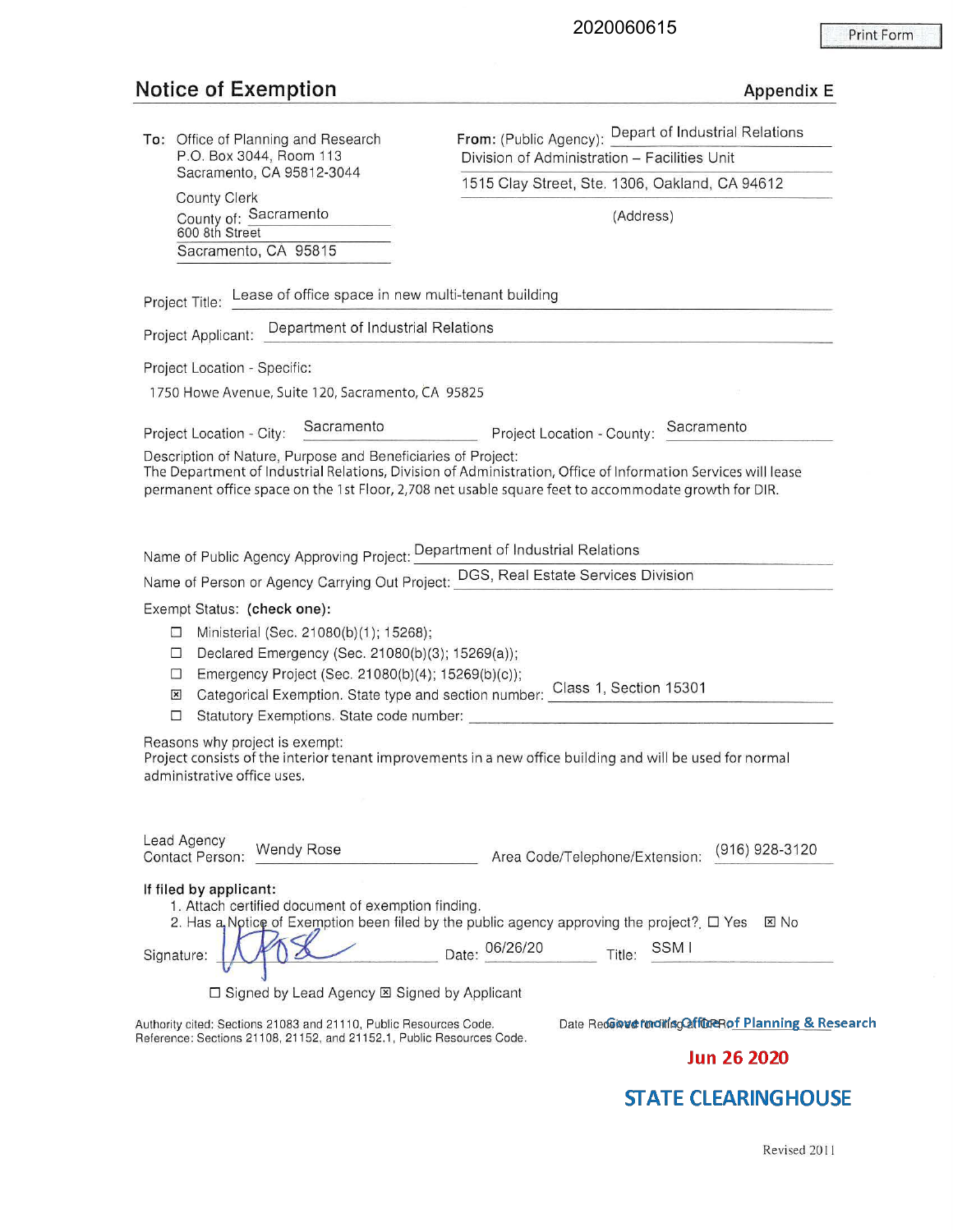# **Notice of Exemption** Appendix Equation Appendix Equation Appendix Equation Appendix Equation Appendix Equation Appendix Equation Appendix Equation Appendix Equation Appendix Equation Appendix Equation Appendix Equation Ap

 $\overline{a}$ 

|  |  |  | Appendix E |
|--|--|--|------------|
|  |  |  |            |

| To: Office of Planning and Research                                                                                                                                                                                            | From: (Public Agency): Depart of Industrial Relations                                                                                                                                                                |  |  |  |  |  |
|--------------------------------------------------------------------------------------------------------------------------------------------------------------------------------------------------------------------------------|----------------------------------------------------------------------------------------------------------------------------------------------------------------------------------------------------------------------|--|--|--|--|--|
| P.O. Box 3044, Room 113<br>Sacramento, CA 95812-3044                                                                                                                                                                           | Division of Administration - Facilities Unit                                                                                                                                                                         |  |  |  |  |  |
| <b>County Clerk</b>                                                                                                                                                                                                            | 1515 Clay Street, Ste. 1306, Oakland, CA 94612                                                                                                                                                                       |  |  |  |  |  |
| County of: Sacramento                                                                                                                                                                                                          | (Address)                                                                                                                                                                                                            |  |  |  |  |  |
| 600 8th Street                                                                                                                                                                                                                 |                                                                                                                                                                                                                      |  |  |  |  |  |
| Sacramento, CA 95815                                                                                                                                                                                                           |                                                                                                                                                                                                                      |  |  |  |  |  |
| Project Title: Lease of office space in new multi-tenant building                                                                                                                                                              |                                                                                                                                                                                                                      |  |  |  |  |  |
| Project Applicant: Department of Industrial Relations                                                                                                                                                                          |                                                                                                                                                                                                                      |  |  |  |  |  |
| Project Location - Specific:                                                                                                                                                                                                   |                                                                                                                                                                                                                      |  |  |  |  |  |
| 1750 Howe Avenue, Suite 130, Sacramento, CA 95825                                                                                                                                                                              |                                                                                                                                                                                                                      |  |  |  |  |  |
| Sacramento<br>Project Location - City:                                                                                                                                                                                         | Project Location - County: Sacramento                                                                                                                                                                                |  |  |  |  |  |
| Description of Nature, Purpose and Beneficiaries of Project:                                                                                                                                                                   | The Department of Industrial Relations, Division of Administration, Office office of the Director will lease<br>permanent office space on the 1st Floor, 6,174 net usable square feet to accommodate growth for DIR. |  |  |  |  |  |
| Name of Public Agency Approving Project: Department of Industrial Relations                                                                                                                                                    |                                                                                                                                                                                                                      |  |  |  |  |  |
| Name of Person or Agency Carrying Out Project: DGS, Real Estate Services Division                                                                                                                                              |                                                                                                                                                                                                                      |  |  |  |  |  |
| Exempt Status: (check one):<br>Ministerial (Sec. 21080(b)(1); 15268);<br>□<br>Declared Emergency (Sec. 21080(b)(3); 15269(a));<br>□<br>Emergency Project (Sec. 21080(b)(4); 15269(b)(c));<br>□<br>$\overline{\mathbf{x}}$<br>□ | Categorical Exemption. State type and section number: Class 1, Section 15301<br>Statutory Exemptions. State code number:                                                                                             |  |  |  |  |  |
| Reasons why project is exempt:<br>administrative office uses.                                                                                                                                                                  | Project consists of the interior tenant improvements in a new office building and will be used for normal                                                                                                            |  |  |  |  |  |
| Lead Agency<br><b>Wendy Rose</b><br>Contact Person:                                                                                                                                                                            | (916) 928-3120<br>Area Code/Telephone/Extension:                                                                                                                                                                     |  |  |  |  |  |
| If filed by applicant:<br>1. Attach certified document of exemption finding.<br>Signature:                                                                                                                                     | 2. Has a Notice of Exemption been filed by the public agency approving the project? □ Yes<br>$\boxtimes$ No<br>Date: 06/26/20<br>SSM I<br>Title:                                                                     |  |  |  |  |  |
| $\Box$ Signed by Lead Agency $\boxtimes$ Signed by Applicant                                                                                                                                                                   |                                                                                                                                                                                                                      |  |  |  |  |  |
| Authority cited: Sections 21083 and 21110, Public Resources Code.                                                                                                                                                              | Date Received for filing at OPR:                                                                                                                                                                                     |  |  |  |  |  |
| Reference: Sections 21108, 21152, and 21152.1, Public Resources Code.                                                                                                                                                          |                                                                                                                                                                                                                      |  |  |  |  |  |
|                                                                                                                                                                                                                                |                                                                                                                                                                                                                      |  |  |  |  |  |